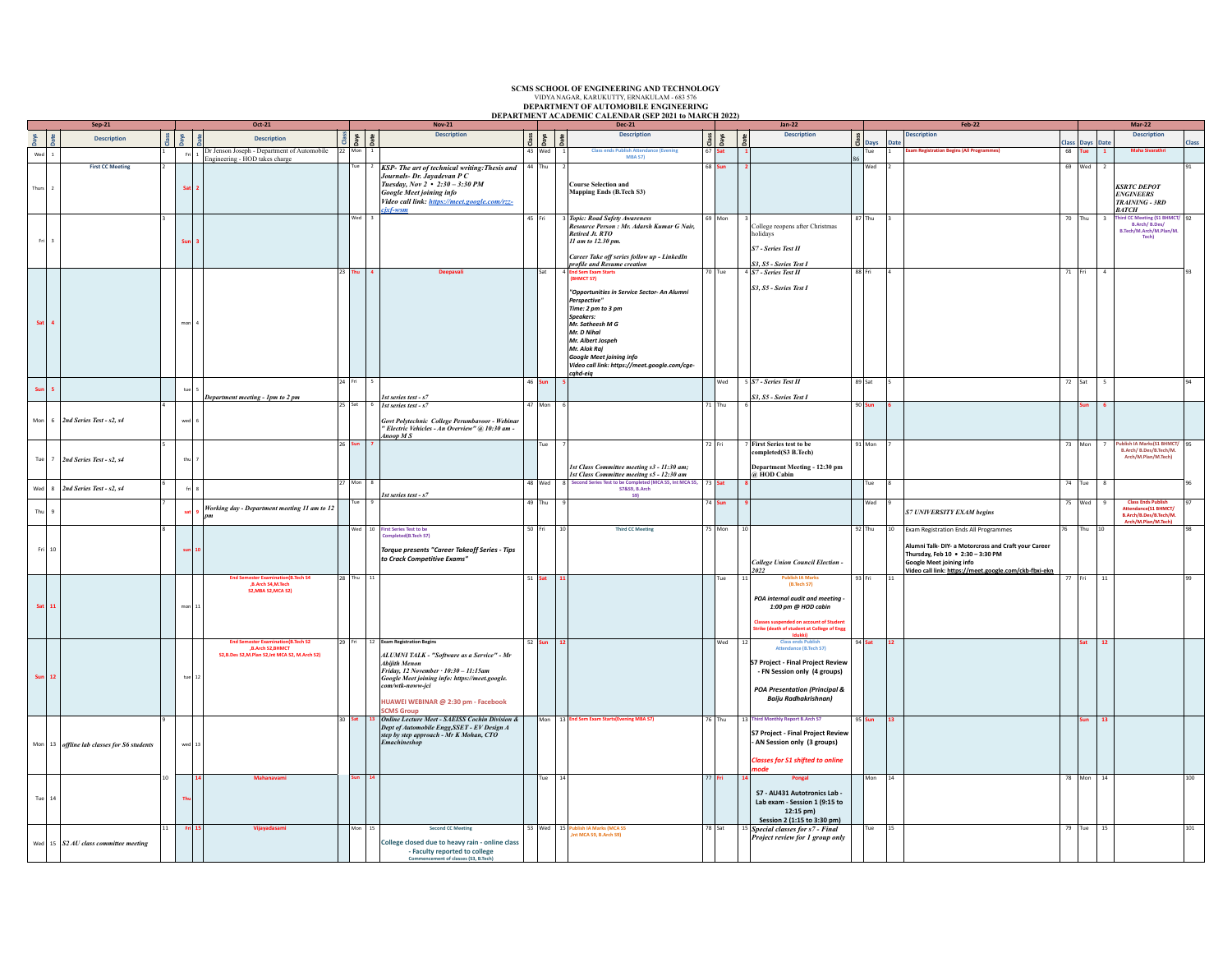|             | $Sep-21$                                                                                                                                                                                                                                    |    | Oct-21 |                                                                                                                            | ,,,,,,,,,,,,<br><b>Nov-21</b>  |                                                                                                                                                                                                                                           |          | <b>Dec-21</b> |                                                                                                                                                                                                                                                                                              |  |          |                | $Jan-22$                                                                                                                                                                                                                                                                                               |  |             | <b>Feb-22</b>                                                                                                                 |          |                              | $Mar-22$                                                                                                                                           |       |
|-------------|---------------------------------------------------------------------------------------------------------------------------------------------------------------------------------------------------------------------------------------------|----|--------|----------------------------------------------------------------------------------------------------------------------------|--------------------------------|-------------------------------------------------------------------------------------------------------------------------------------------------------------------------------------------------------------------------------------------|----------|---------------|----------------------------------------------------------------------------------------------------------------------------------------------------------------------------------------------------------------------------------------------------------------------------------------------|--|----------|----------------|--------------------------------------------------------------------------------------------------------------------------------------------------------------------------------------------------------------------------------------------------------------------------------------------------------|--|-------------|-------------------------------------------------------------------------------------------------------------------------------|----------|------------------------------|----------------------------------------------------------------------------------------------------------------------------------------------------|-------|
|             | <b>Description</b>                                                                                                                                                                                                                          |    | iys    | <b>Description</b>                                                                                                         | $\frac{d}{d}$ as $\frac{d}{d}$ | <b>Description</b>                                                                                                                                                                                                                        | Class    | pays          | <b>Description</b>                                                                                                                                                                                                                                                                           |  |          |                | <b>Description</b>                                                                                                                                                                                                                                                                                     |  |             | <b>Description</b><br><b>Date</b>                                                                                             |          |                              | <b>Description</b>                                                                                                                                 | Class |
| 16          |                                                                                                                                                                                                                                             | 12 |        |                                                                                                                            | 31 Tue                         | <b>Workshop for Mechanical Students - Automobile</b><br>Workshop                                                                                                                                                                          |          | $54$ Thu      | 16                                                                                                                                                                                                                                                                                           |  | 79   Sun |                |                                                                                                                                                                                                                                                                                                        |  | Days<br>Wed | 16                                                                                                                            |          | Class Days Date<br>80 Wed 16 | KTU DEC 2021 EXAM<br>s5 begins                                                                                                                     | 102   |
|             |                                                                                                                                                                                                                                             | 13 |        |                                                                                                                            |                                | $\sqrt{\frac{1}{12}}$ s3 offline /contact classes begin<br><b>KSRTC</b> depot engineers training<br>program<br>Career Start Series - Create a<br>Profile and Network on LinkedIn -<br>Mr Albin Joseph, AP, Auto Dept,                     |          | 55 Fri        | ance (MCA S5, Int MCA S5, S7&S9, 80 Mon<br>17<br><b>R.Arch</b><br><b>S91</b>                                                                                                                                                                                                                 |  |          |                | <sup>17</sup> Shifting of S3 and S5 classes to<br>nline mode                                                                                                                                                                                                                                           |  | Thu         | 17                                                                                                                            |          | 81 Thu 17                    |                                                                                                                                                    | 103   |
|             |                                                                                                                                                                                                                                             |    | mon    | <b>College closed due to heavy rain</b><br>Online webinar - Let's crack the Hackathon -<br>Arjun V P (9:00 am to 10:30 am) |                                | 10:15 am to 12:15 pm<br><b>Workshop on Arduino and Tinkercad</b><br>Day 1<br>PGDBM STUDENTS VISIT TO SSET - DAY                                                                                                                           |          | $56$ Sat      | <sup>18</sup> KSP- Local Workshops for New<br><b>Generation Vehicle Servicing -</b><br><b>Opportunities and Challenges - Dr. Manoj</b><br><b>Kumar B</b><br>Saturday, Dec 18 • 2:30 - 3:30 PM<br><b>Google Meet joining info</b><br>Video call link: https://meet.google.<br>om/urq-vpht-vzy |  | Tue      |                | <b>Training End for B.Arch S7</b>                                                                                                                                                                                                                                                                      |  |             | 18                                                                                                                            | $82$ Fri |                              | 18<br>KTU DEC 2021 EXAM<br>s3 begins                                                                                                               | 104   |
|             |                                                                                                                                                                                                                                             |    |        | Milad-i-Sher                                                                                                               |                                | <sup>19</sup> Workshop on Arduino and Tinkercad<br>Day 2<br><b>PGDBM STUDENTS VISIT TO SSET - DAY</b><br><b>ROAD SAFETY AWARNESS - WEBINAR -</b><br><b>SUJAY K - KERALA STATE BHARAT</b><br>SCOUTS & GUIDES - IRINJALAKUDA<br><b>DIST</b> |          | $57$ Sun      | Webinar on Road Safety Awarness @ St<br>Joseph's Higher Secondary School,<br>Meloor, 5:00 pm - Resource Person: Mr<br><b>Sujay K Assistant Professor</b>                                                                                                                                     |  | Wed      | 10             |                                                                                                                                                                                                                                                                                                        |  | Sat         | <b>Second Series test to be</b><br>19<br>pleted(S3 B.Des/ B.Arch/ B.Tech /BHMCT/MCA/MBA/Int MCAB<br>Arch S5, B.Tech S5)       | $83$ Sat |                              | 19                                                                                                                                                 | 105   |
| Mon 20      | KSP - Sujay K - Role of CAD/CAM 14<br>in Automobile Industry (2:30 to 3:<br>30 pm)<br>2nd Class Committee meeting of<br>S4 AU (12:25 pm)                                                                                                    |    | wed    | data for Offlina class 27                                                                                                  | 33 Sat                         | 120<br><b>BATCH 2021 - INAUGRATION PROGRAM</b><br>$-$ ONLINE                                                                                                                                                                              |          | 58 Mo         |                                                                                                                                                                                                                                                                                              |  | Thu      | $\frac{1}{20}$ |                                                                                                                                                                                                                                                                                                        |  |             |                                                                                                                               |          |                              | 20                                                                                                                                                 |       |
| Tue $21$    |                                                                                                                                                                                                                                             |    |        | PTA meeting S2 AU (Amal P Dev) Google meet<br>@ 2:00 pm                                                                    | 34 Su                          |                                                                                                                                                                                                                                           |          | Tue $21$      |                                                                                                                                                                                                                                                                                              |  |          | 21             | nts related to<br>ssion of all doc<br>ing B.Arch S7<br>Intra SCMS - KSP - Mr Sujay K @<br>6:30 pm                                                                                                                                                                                                      |  | Mon         | 21                                                                                                                            |          | 84 Mon 21                    |                                                                                                                                                    | 106   |
| Wed $22$    | cond Series Test to be Completed (B.Arch 15<br>S2, BHMCT S2, B.Tech S2, B.Des S2, B.<br>Tech S4, B.Arch S4, MCA S2, MBA S2,<br>Int Mca S2, M.Arch S2, M.Plan S2, M.Tech<br><b>End Semester Examination (B.De</b><br>S21<br><b>BHMCT S4)</b> |    | fri :  |                                                                                                                            | $25$ Mon $22$                  |                                                                                                                                                                                                                                           |          | 59 Wed 22     |                                                                                                                                                                                                                                                                                              |  | Isat     |                | 22 Working day - uploading of NAAC<br>2nd cycle SSR<br>Department meeting @ 12:30 pm<br>Mr Vipinraj P G<br>KSP_Road Markings-What Do<br>They Mean?<br>Saturday, January $22 \cdot 2 : 30 - 3$ :<br>30pm<br><b>Google Meet joining info</b><br>Video call link: https://meet.google.<br>om/mzn-daap-xfy |  | Tue         | 22                                                                                                                            |          | 85 Tue 22                    | <b>KSRTC DEPOT</b><br><b>ENGINEERS</b><br>TRAINING - 4TH<br><b>BATCH</b><br><b>HANDS ON</b><br><b>WORKSHOP ON 3D</b><br>PRINTING - S8 AU -<br>DAYI | 107   |
| Thu $23$    |                                                                                                                                                                                                                                             | 16 | sat    | Working day                                                                                                                | 36 Tue 23                      |                                                                                                                                                                                                                                           |          | $60$ Thu 23   |                                                                                                                                                                                                                                                                                              |  | Sun      |                |                                                                                                                                                                                                                                                                                                        |  | l Wed       | Third CC Meeting (S3 B.Des/ B.Arch/B.Tech/BHMCT/MCA/ MBA/Int<br>23<br>MCA, B.Arch S5, B.Tech S5)<br><b>S7 UNIVERSITY EXAM</b> |          |                              | 86 Wed 23 HANDS ON<br><b>WORKSHOP ON 3D</b><br>PRINTING - S8 AU -<br>DAY2<br>KTU DEC 2021 EXAM<br>s1 begins                                        | 108   |
| $Fr1$ 24    | Online PTA meeting - s2 AU - Mr<br>Amal P Dev - Day 1 - 2:00 pm to 3:<br>30 pm                                                                                                                                                              |    |        |                                                                                                                            |                                | Second Series Test to be Completed(BHMCT S7, Evening<br>MBA S7)                                                                                                                                                                           | $61$ Fri |               |                                                                                                                                                                                                                                                                                              |  | Mon      |                | <b>End Sem Exam Starts(B.Tec</b><br>57)<br><b>WORK FROM HOME BEGINS</b>                                                                                                                                                                                                                                |  | Thu         | 24                                                                                                                            | $87$ Thu |                              | 24<br><b>KSP</b> - Koshy P Joseph,<br><b>Assistant Professor, 2:</b><br>30 pm                                                                      |       |
| <b>Sat</b>  | Online PTA meeting - s2 AU - Mr<br>Amal P Dev - Day 2 - 3:00 pm to 4:<br>30 pm<br>Online PTA meeting - s4 AU - Mr<br>Vipin Raj P G - Day 1                                                                                                  |    |        | mon 25 Tentative date for Offline class - S7                                                                               | 37 Thu 25                      |                                                                                                                                                                                                                                           |          | $62$ Sat      | Christmas<br>ء ا                                                                                                                                                                                                                                                                             |  | Tue      | 2 <sup>i</sup> |                                                                                                                                                                                                                                                                                                        |  |             | <b>Publish IA Marks (S3</b><br>25<br>B.Des/ B.Arch/B.Tech/ BHMCT/MCA/ MBA/Int<br>MCA, B.Arch S5, B.Tech<br><b>SS)</b>         | 88 Fr    |                              | 25                                                                                                                                                 | 110   |
|             | Online PTA meeting - s4 AU - Mr<br>Vipin Raj P G - Day 2                                                                                                                                                                                    |    | tue    |                                                                                                                            | 38 Fri 26                      | <b>Publish IA Marks( BHMCT S7)</b><br><b>Course Selection and</b><br><b>Mapping Begins (B.Tech S3)</b>                                                                                                                                    |          | 63 Sun 26     |                                                                                                                                                                                                                                                                                              |  | Wed      |                | <b>Republic Day</b>                                                                                                                                                                                                                                                                                    |  | <b>Sat</b>  | 26 Second Series test to be completed (S1 BHMCT/ B.Arch/B.Des/ B.<br>h/ M.Arch/M.Plan/M.Tech)                                 | 89 Sat   |                              | 26                                                                                                                                                 | 111   |
| 27<br>Mon I | Bharat bandh - Online class - Work 18<br>from home                                                                                                                                                                                          |    | wed    |                                                                                                                            |                                | 39 Sat 27 Class ends Publish Attendance (BHMCT S7)                                                                                                                                                                                        |          |               | 64 Mon 27 End Sem Exam Starts (MCA S5 Int MCA S5, S7&S9, B.Arch 81 Thu<br><b>S91</b>                                                                                                                                                                                                         |  |          |                | 27 Huawei training program for S5<br>students - Full day online                                                                                                                                                                                                                                        |  | <b>Sun</b>  | 27                                                                                                                            |          |                              | 27                                                                                                                                                 |       |

SCMS SCHOOL OF ENGINEERING AND TECHNOLOGY<br>VIDYA NAGAR, KARUKUTTY, ERNAKULAM - 683 576<br>DEPARTMENT OF AUTOMOBILE ENGINEERING<br>DEPARTMENT ACADEMIC CALENDAR (SEP 2021 to MARCH 2022)